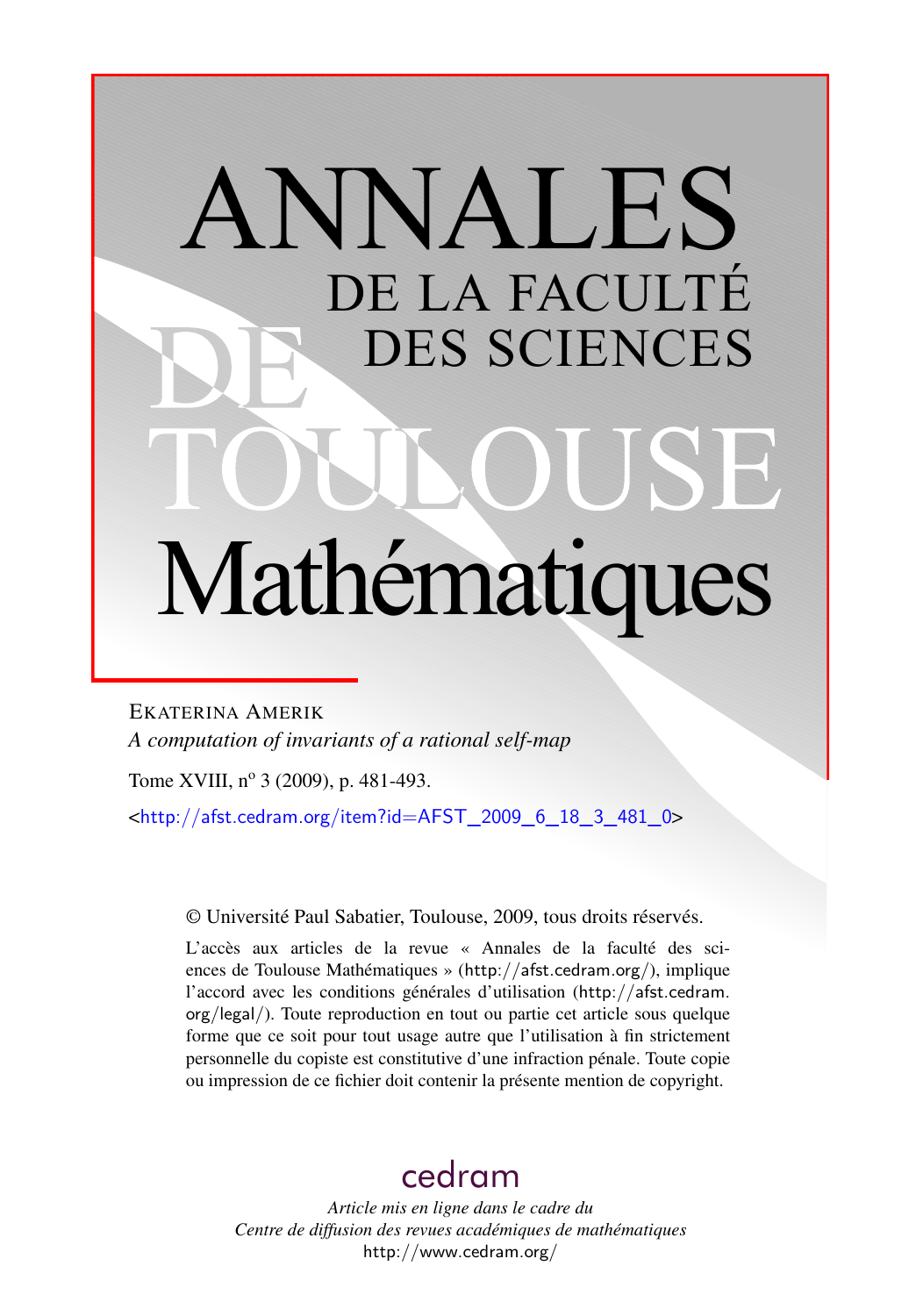EKATERINA  $A$ MERIK $^{(1)}$ 

**ABSTRACT.** — I prove the algebraic stability and compute the dynamical degrees of C. Voisin's rational self-map of the variety of lines on a cubic fourfold.

**R**ÉSUMÉ  $\equiv$  Je démontre la stabilité algébrique et calcule les degrés dynamiques de l'auto-application rationnelle (construite par C. Voisin) de la variété des droites sur une cubique dans  $\mathbb{P}^5$ .

Let V be a smooth cubic in  $\mathbb{P}^5$  and let  $X = \mathcal{F}(V)$  be the variety of lines on  $V$ . Thus  $X$  is a smooth four-dimensional subvariety of the grassmannian  $G(1, 5)$ , more precisely, the zero locus of a section of  $S^3U^*$ , where U is the tautological rank-two bundle over  $G(1,5)$ . It is immediate from this description that the canonical class of X is trivial. Let  $\mathcal{F} \subset V \times X$  be the universal family of lines on V, and let  $p : \mathcal{F} \to V$ ,  $q : \mathcal{F} \to X$  be the projections. Beauville and Donagi prove in [BD] that the Abel-Jacobi map  $AJ: q_*p^*: H^4(V, \mathbb{Z}) \to H^2(X, \mathbb{Z})$  is an isomorphism, at least after tensoring up with  $\mathbb{Q}$ ; since this is also a morphism of Hodge structures, we obtain, by the Noether-Lefschetz theorem for V, that  $Pic(X) = \mathbb{Z}$  for a sufficiently general X.

Lines on cubics have been studied in [CG]. It is shown there that the normal bundle of a general line on a smooth 4-dimensional cubic is  $\mathcal{O}_{\mathbb{P}^1} \oplus$  $\mathcal{O}_{\mathbb{P}^1}\oplus \mathcal{O}_{\mathbb{P}^1}(1)$  (*l* is then called "a line of the first kind"), and that some special

 $(*)$  Recu le 4/08/07, accepté le 06/12/07

 $(1)$  Université Paris-Sud, Laboratoire des Mathématiques, Bâtiment 425, 91405 Orsay, France; and Laboratoire J.-V. Poncelet, IUM, Bol. Vlasievskij per. 11, Moscow 119002, Russia.

Ekaterina.Amerik@math.u-psud.fr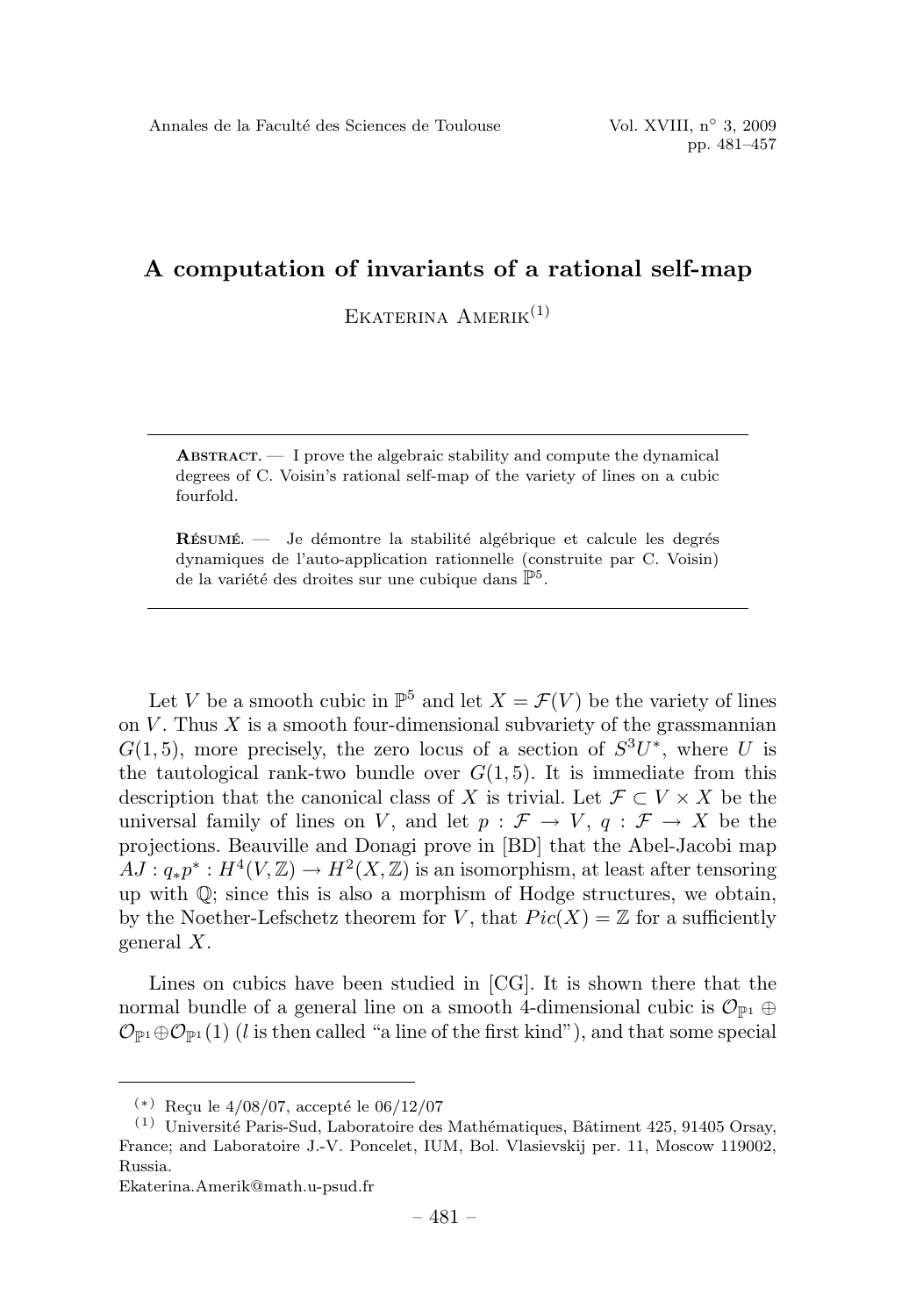lines ("lines of the second kind") have normal bundle  $\mathcal{O}_{\mathbb{P}^1}(-1) \oplus \mathcal{O}_{\mathbb{P}^1}(1) \oplus$  $\mathcal{O}_{\mathbb{P}^1}(1)$ . The lines of the second kind form a two-parameter subfamily  $S \subset X$ , and all lines on V are either of the first or of the second kind.

An alternative description of lines on a smooth cubic in  $\mathbb{P}^n$  from [CG] is as follows: let  $F(x_0,...x_n) = 0$  define a smooth cubic V in  $\mathbb{P}^n$  and consider the Gauss map

$$
D_V: \mathbb{P}^n \to (\mathbb{P}^n)^* : x \mapsto (\frac{\partial F}{\partial x_0}(x) : \dots : \frac{\partial F}{\partial x_n}(x))
$$

(so  $D_V(x)$  is the tangent hyperplane to V at x). For a line  $l \subset V$  there are only two possibilities: either  $D_V|_l$  maps l bijectively onto a plane conic, or  $D_V|_l$  is two-to-one onto a line in  $(\mathbb{P}^n)^*$ . In the first case, l is of the first kind and the intersection of the hyperplanes  $\cap_{x\in l}D_V(x)\subset \mathbb{P}^n$  is a subspace of dimension  $n-3$ , tangent to V along l; in the other case, l is of the second kind and the linear subspace  $Q_l = \bigcap_{x \in l} D_V(x) \subset \mathbb{P}^n$ , which is of course still tangent to V along l, is of greater dimension  $n-2$ .

As remarked in  $[V], X$  always admits a rational self-map. This map is constructed as follows: from the description of the normal bundle, one sees that for a general line  $l \subset V$ , there is a unique plane  $P_l \subset \mathbb{P}^5$  which is tangent to V along l. So  $P_l \cap V$  is the union of l and another line l', and one defines  $f: X \longrightarrow X$  by sending l to l'. This is only a rational map: indeed, if l is of the second kind, we have a one-parameter family, more precisely, a pencil of planes  $\{P : l \subset P \subset Q_l\}$  tangent to V along l. So the surface S is the indeterminacy locus of the map f. Blowing S up, one obtains a resolution of singularities of f; it introduces the exceptional divisor E which is a  $\mathbb{P}^1$ bundle over S, each  $\mathbb{P}^1$  corresponding to the pencil of planes tangent to V along  $l$ . That is, the "image" by  $f$  of every exceptional point is a (possibly singular) rational curve on  $X$ .

In  $|V|$ , it is shown that the degree of  $f$  is 16. The proof is very short: the space  $h^{2,0}(X)$  is generated by a nowhere-degenerate form  $\sigma$  ([BD]); C.Voisin then uses a Mumford-style argument (saying that a family of rationally equivalent cycles induces the zero map on certain differential forms) to show that  $f^*\sigma = -2\sigma$ . As  $(\sigma\overline{\sigma})^2$  is a volume form, the result follows.

In holomorphic dynamics, one considers the *dynamical degrees* of a rational self-map (the definition below seems to appear first in [RS]). Those are defined as follows: let X be a Kähler manifold of dimension  $k$ . Fix a Kähler class  $\omega$ . Define

$$
\delta_l(f, \omega) = [f^* \omega^l] \cdot [\omega^{k-l}]
$$

$$
- 482 -
$$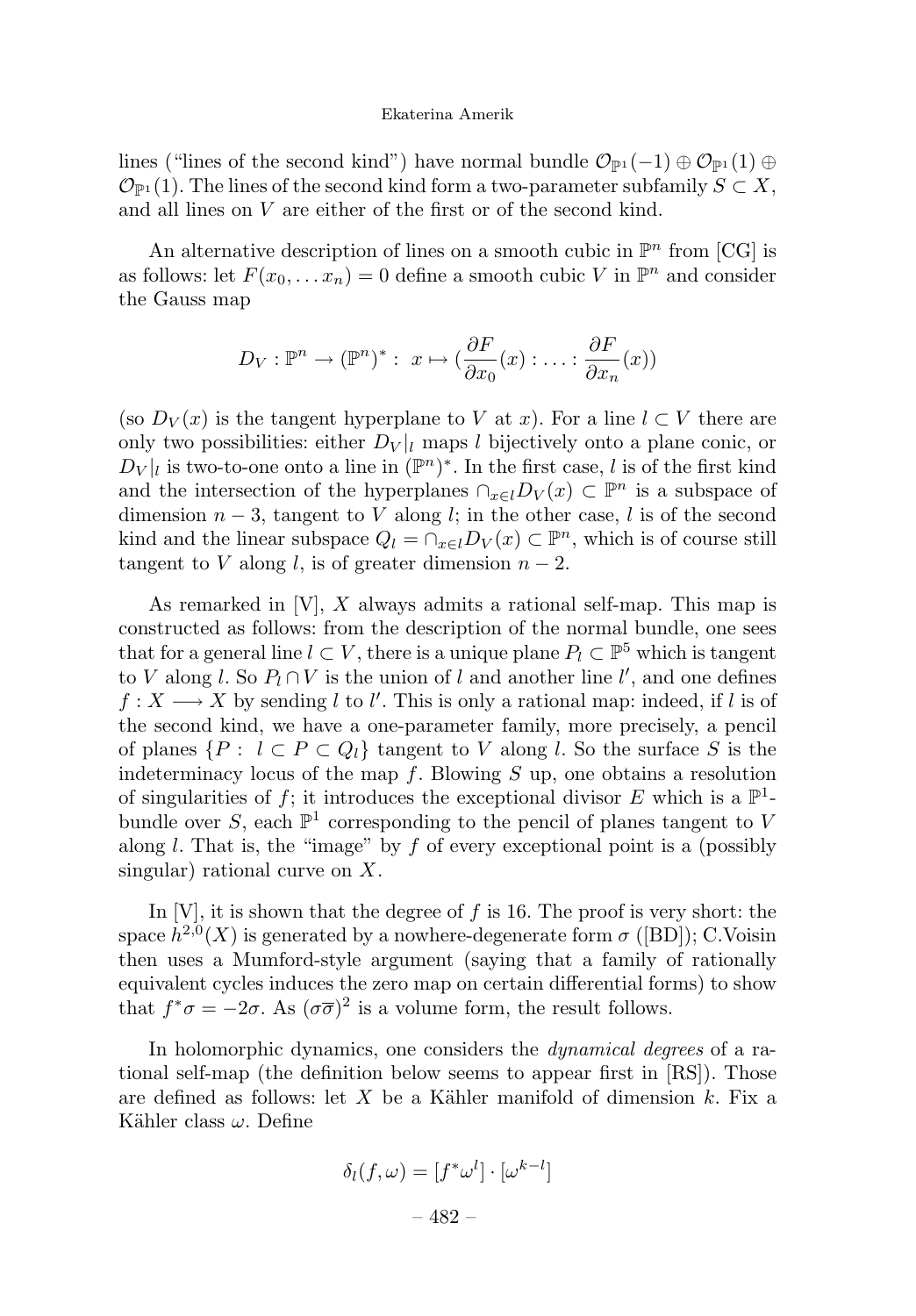(the product of cohomology classes on  $X$ ), and the lth *dynamical degree* 

$$
\lambda_l(f) = \limsup (\delta_l(f^n, \omega))^{1/n}
$$

(this does not depend on  $\omega$ ). It turns out that this is the same as

$$
\rho_l(f) = \limsup (r_l(f^n))^{1/n},
$$

where  $r_l(f^n)$  is the spectral radius of the action of  $f^n$  on  $H^{l,l}(X)$ . If X is projective, one can restrict oneself to the subspace of algebraic classes, replacing  $\rho_l$  and  $r_l$  by the correspondent spectral radii  $r_l^{alg}$  and  $\rho_l^{alg}$ . Moreover, Dinh and Sibony [DS] recently proved that the lim sup in the definition of  $\lambda_l(f)$  is actually a limit, and also the invariance of the dynamical degrees by birational conjugation.

The map  $f$  is said to be *cohomologically hyperbolic* if there is a dynamical degree which is strictly greater then all the others. In fact the dynamical degrees satisfy a convexity property which says that if  $\lambda_l(f)$  is such a maximal degree, then  $\lambda_i$  grows together with i until i reaches l, and decreases thereafter. It is conjectured that the cohomological hyperbolicity implies certain important equidistribution properties for  $f$ . The case when the maximal dynamical degree is the topological degree  $\lambda_k$  is studied by Guedj in [G] (building on the work of Briend-Duval [BrDv]); see [DS2] for a proof in a more general situation.

In general it is very difficult to compute the dynamical degrees of a rational self-map, because for rational maps it is not always true that  $(f^n)^* = (f^*)^n$  (where  $f^*$  denotes the transformation induced by f in the cohomology.). In fact few examples of such computations are known.

If  $(f^n)^* = (f^*)^n$ , the map f is called *algebraically stable*. The computation of its dynamical degrees is then much easier: one only has to study the linear map  $f^*$ , and it is not necessary to look at the iterations of f.

The purpose of this note is to show that the example  $f$  considered in the beginning is algebraically stable and to compute its dynamical degrees. The map  $f$  turns out to be cohomologically hyperbolic, and the dominating dynamical degree is in this case  $\lambda_2$ .

I am very much indebted to A. Kuznetsov and C. Voisin for crucially helpful discussions.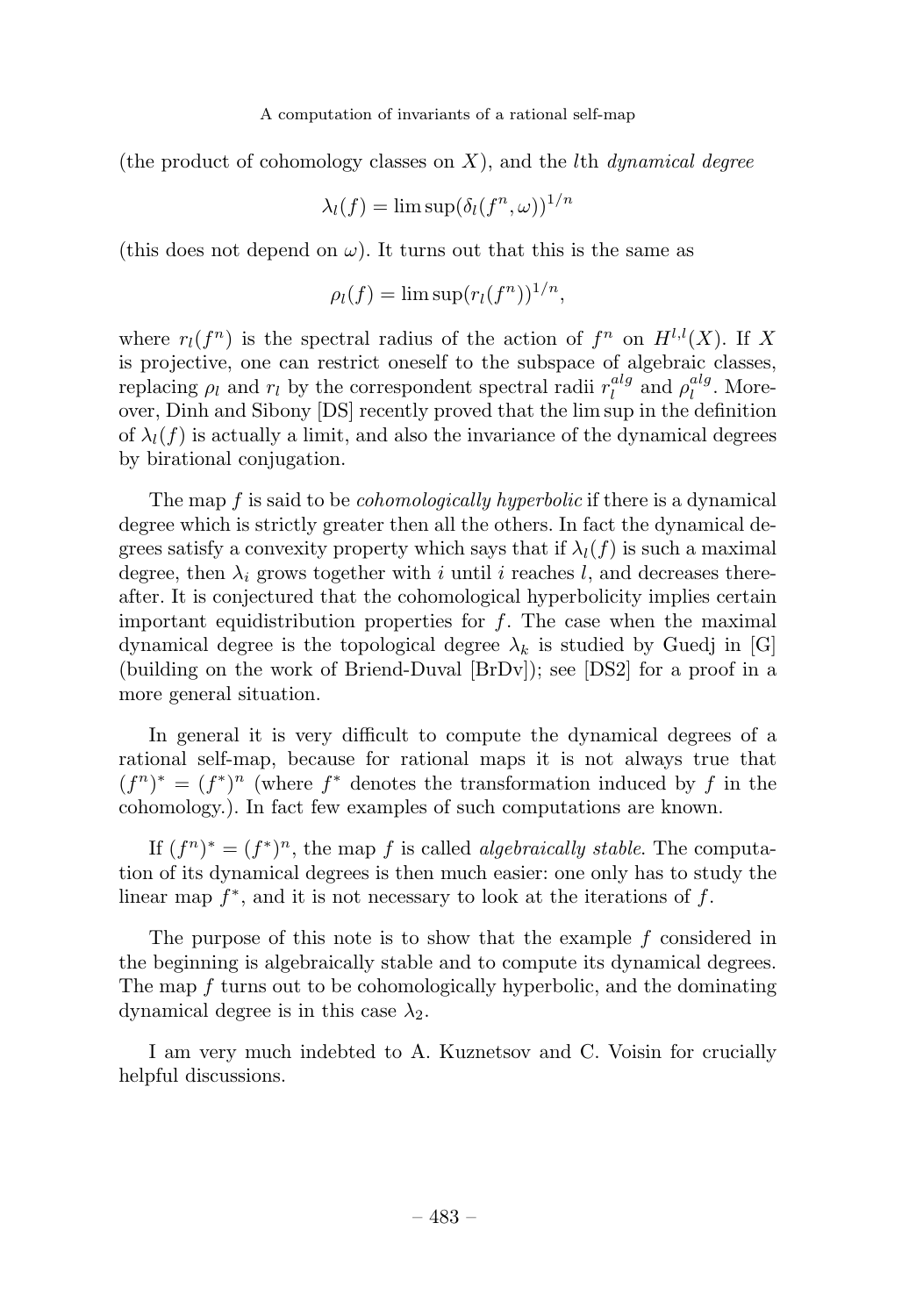#### **1. Algebraic stabilityof the self-map**

From now on let  $X = \mathcal{F}(V)$  and f be as described in the beginning. Let S be the indeterminacy locus  $I(f)$ , that is, the surface of lines of the second kind.

We assume that  $V$  is *sufficiently general*. The first goal is to prove that f is algebraically stable.

LEMMA 1.  $\rightarrow$  For a general V, the surface S is smooth.

*Proof.* — Let T be the parameter space of cubics in  $\mathbb{P}^5$  Consider the incidence variety  $\mathcal{I} \subset G(1,5) \times T: \mathcal{I} = \{(l,V) : l \text{ is of the } 2nd \text{ kind on } V\}.$ It is enough to show that  $\mathcal I$  is smooth in codimension two. By homogeneity, it is enough to verify that the fiber  $I_l = pr_1^{-1}l$  is smooth in codimension two for some  $l \in G(1, 5)$ . Choose coordinates  $(x_0 : \ldots : x_5)$  on  $\mathbb{P}^5$  so that l is given by  $x_2 = x_3 = x_4 = x_5 = 0$ ; then  $l \subset V$  means that four coefficients (those of  $x_0^3$ ,  $x_0^2x_1$ ,  $x_0x_1^2$  and  $x_1^3$ ) of the equation  $F = 0$  of V vanish, and l being of the second type means that the 4 quadratic forms  $\partial F/\partial x_i|_l$ ,  $i = 2, 3, 4, 5$ in two variables  $x_0, x_1$ , span a linear space of dimension 2, rather than 3. This in turn means that a  $4 \times 3$  matrix M, whose coefficients are (different) coordinates on  $T' \subset T$ , the projective space of cubics containing l, has rang 2. It follows from general facts about determinantal varieties that  $Sing(I_l)$ is the locus where  $rg(M) \leq 1$ , and it has codimension four in  $I_l$  (in fact,  $Sing(I_l)$  is also contained in the locus of singular cubics, [CG]).  $\Box$ 

Let us now look at the map  $f: X \longrightarrow X$ . The first thing to observe is as follows:  $K_X = 0$  means that f cannot contract a divisor. Indeed, let  $\pi: Y \to X$ ,  $g: Y \to X$  be the resolution of the indeterminacies of f. Then the ramification divisor (i.e. the vanishing locus of the Jacobian determinant) of  $\pi$  is equal to that of g, so g can only contract a divisor which is already  $\pi$ -exceptional. By the same token, any subset contracted by g must lie in the exceptional divisor of  $\pi$ , in other words, anything contracted by  $f$  is in  $S$ .

LEMMA 2.  $\frac{m}{2}$  The map q does not contract a surface (neither to a point nor to a curve), unless possibly some surface already contracted by  $\pi$ .

*Proof (C. Voisin).* — If it does, this surface Z projects onto S. Recall that X is holomorphic symplectic, with symplectic form  $\sigma = AJ(\eta)$ , where  $\eta$  generates  $H^{3,1}$  of the cubic. Notice that S is not lagrangian:  $\sigma|_S \neq 0$ . This is because, as we shall see in the next section, the cohomology class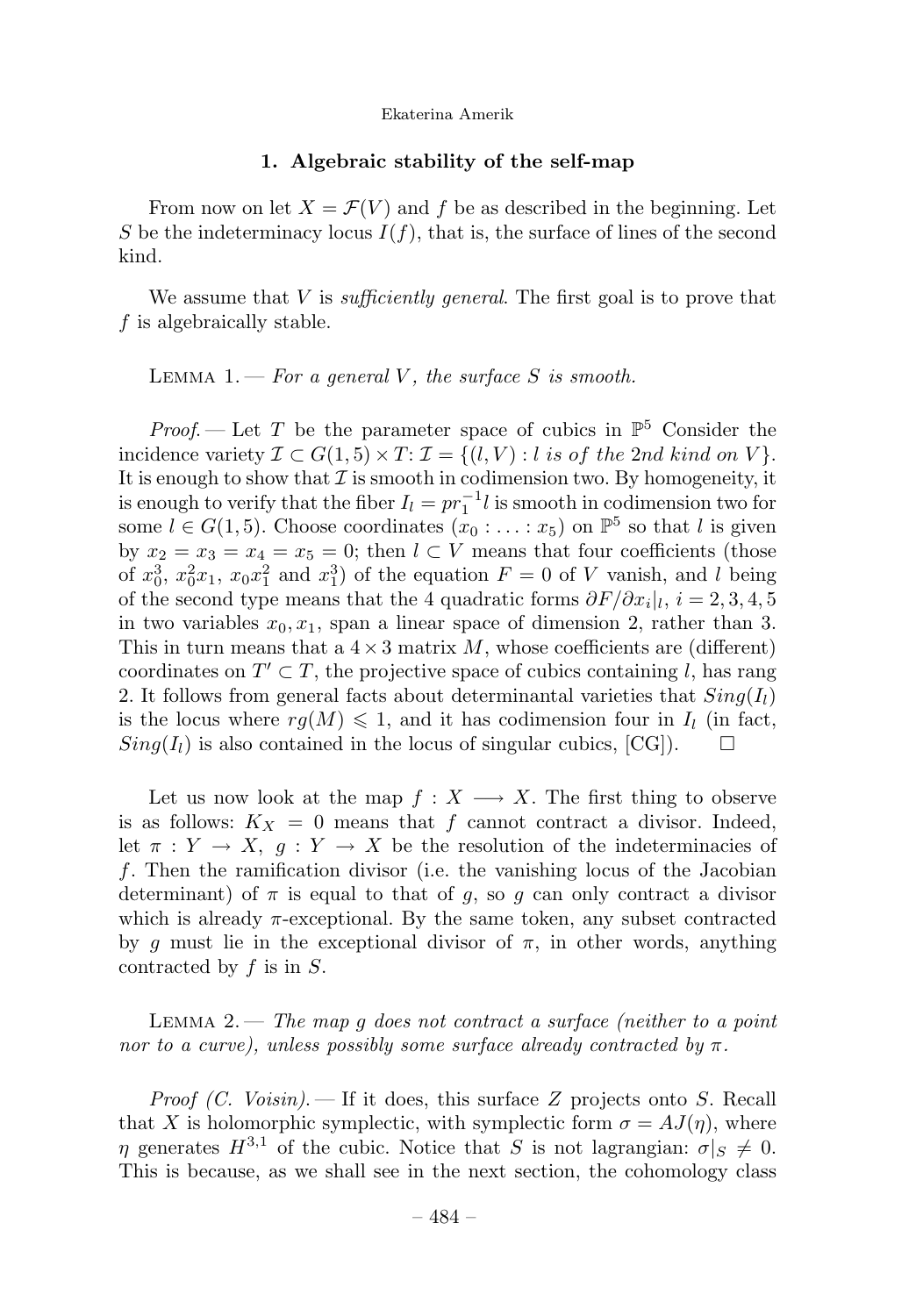of S is  $5(H^2 - \Delta)$ , where H is the hyperplane section class for the Plücker embedding, and  $\Delta$  is the Schubert cycle of lines contained in a hyperplane. We have  $[\sigma] \cdot \Delta = 0$  in the cohomologies, by projection formula (because  $[\eta]$ ) is a primitive cohomology class). But  $[\sigma] \cdot H^2$  is non-zero, because  $[\sigma \overline{\sigma}] \cdot H^2$ is the Bogomolov square of an ample H. Thus so is  $\sigma|_S$ .

Now recall ([V]) that  $f^*\sigma = -2\sigma$ , that is,  $g^*\sigma = -2\pi^*\sigma$ . This is a contradiction, since  $g^*\sigma|_Z = 0$ , whereas  $\pi^*\sigma|_Z \neq 0$ .  $\Box$ 

*Remark*. — The same argument with  $\sigma$  shows that q cannot contract the  $\pi$ -exceptional divisor (even not to a surface). A somewhat more elaborate version of it shows that  $q$  does not contract any surface at all; but we won't need this to prove the algebraic stability. See also the remark after Theorem 3.

THEOREM 3. — The self-map f of  $X = \mathcal{F}(V)$  described above is algebraically stable, that is, we have  $(f^n)^* = (f^*)^n$ , where the upper star denotes the action on the cohomologies, and n is a positive integer.

*Proof.* — The transformation induced by f on the cohomologies is given by the class of the graph  $\Gamma(f) \in H^8(X \times X)$ . In general,  $(hf)^* = h^*f^*$  is implied by  $\Gamma(f) \circ \Gamma(h)$  having only one 4-dimensional component (which is then, of course,  $\Gamma(hf)$ ). Recall that the correspondence  $\Gamma(f) \circ \Gamma(h)$  is

$$
\{(x, z)| \exists y : (x, y) \in \Gamma(f), (y, z) \in \Gamma(h) \}.
$$

Let  $h = f^n$ . Suppose that  $\Gamma(f) \circ \Gamma(h)$  has an extra 4-dimensional component M. There are three possibilities for its image under the first projection:

1) It is a divisor D. Then f is defined at a general point  $d \in D$ ; but fibers of M over D must be at least one-dimensional. That is,  $D$  is contracted by f (to the indeterminacy locus of  $h$ ). This is impossible.

2) It is a surface Z; fibers of M over Z must be two-dimensional. But if  $Z \not\subset I(f)$ , there is only one y corresponding to generic  $x \in Z$ , and furthermore, since Z is not contracted by  $f$ ,  $h(y)$  is at most a curve. Indeed, the locus  $I_2(h) = \{y : dim(h(y)) \geq 2\}$  is of codimension at least three in X. Thus a fiber of M over a generic  $x \in Z$  cannot be two-dimensional. If  $Z \subset I(f)$ , one concludes in a similar way: for any  $x \in Z$ , the corresponding y are parametrized by a rational curve  $D_x$ ; for a general x, the curve  $D_x$  is not the indeterminacy locus of h, and, moreover, since no surface is contracted,  $D_x$  intersects  $I(h)$  in a finite number of points, all outside  $I_2(h)$ . Thus again the general fiber of  $\Gamma(f) \circ \Gamma(h)$  over T is at most one-dimensional.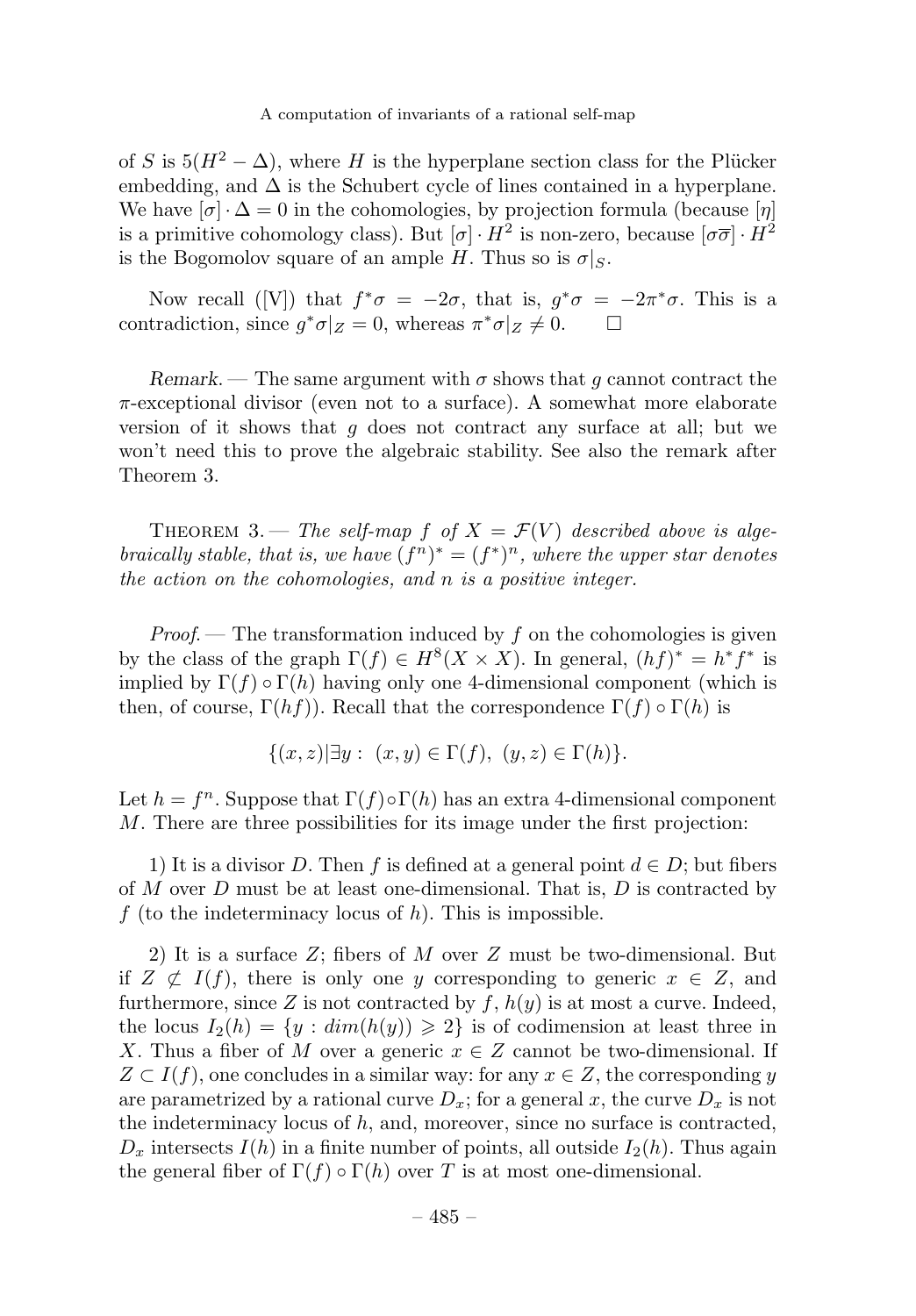3) It is a curve C. By a simple dimension count as in the previous case, we see that then C must be contracted by  $f$  to a point  $y$  such that  $dim(h(y)) = 3.$  Recall that  $h = f<sup>n</sup>$ . We may assume that n is the smallest number with the property  $dim(h(y)) = 3$ . As for any  $x \in X$ ,  $f(x)$  is either a point or a rational curve, S must be contained in  $f^{n-1}(y)$  as a component. This implies that  $S$  is covered by rational curves. But, as we shall see in the next section,  $K_S$  is ample; so this case is also impossible.  $\Box$ 

*Remark*. — In fact one can show that  $g$  is finite (and this obviously implies the algebraic stability). Indeed, by the argument of Lemma 2, if  $g(C)$  is a point, then  $\sigma|_S$  vanishes on  $\pi(C)$  and so  $\pi(C)$  is a component of a canonical divisor on S. On the other hand, all lines on V corresponding to the points of  $\pi(C)$  intersect the line corresponding to the point  $q(C)$ . This means that  $\pi(C)$  is contained in a hyperplane section of S. But it turns out (see the remark in the end of next section) that  $K_S$  is even ampler than the hyperplane section class  $H_S$ . To get a contradiction, it remains to show that the vanishing locus of  $\sigma|_S$  is smooth and irreducible for generic V.C. Voisin indicates that this is not very difficult to calculate explicitely using the Griffiths' description of the primitive cohomology of hypersurfaces (here cubics) in terms of residues.

#### 2. Some cohomology classes on X

Recall that  $X \subset G(1,5)$  is the zero-set of a section of the bundle  $S^3U^*$ (of rang 4). We shall describe the action of  $f^*$  on those cohomology classes which are restrictions of classes on  $G(1,5)$ .

So let  $H = c_1(U^*)|_X = [\mathcal{O}_{G(1,5)}(1)]|_X; \Delta = c_2(U^*)|_X$  (so  $\Delta$  is the class of the subset of points  $x \in X$  such that the corresponding lines  $l_x \subset \mathbb{P}^5$  lie in a given hyperplane).

LEMMA 4. — 
$$
H^4 = 108
$$
;  $H^2\Delta = 45$ ;  $\Delta^2 = 27$ .

*Proof.* — 
$$
[X] = c_4(S^3U^*)
$$
 and  

$$
c_4(S^3U^*) = 9c_2(U^*)(2c_1^2(U^*) + c_2(U^*)).
$$

Let  $\sigma_i = c_i(U^*)$ ; those are Schubert classes on  $G(1,5)$ :  $\sigma_1 =$ {lines intersecting a given  $\mathbb{P}^3$ ,  $\sigma_2 = \{\text{lines lying in a given hyperplane}\}.$ 

Notice that  $c_1(U^*)$  is the hyperplane section class in the Plücker imbedding and restricts as such onto a "sub-grassmanian" of lines lying in a linear subspace. So

$$
H4 = 9\sigma_2\sigma_1^4(2\sigma_1^2 + \sigma_2) = 18deg(G(1,4)) + 9deg(G(1,3)) = 108.
$$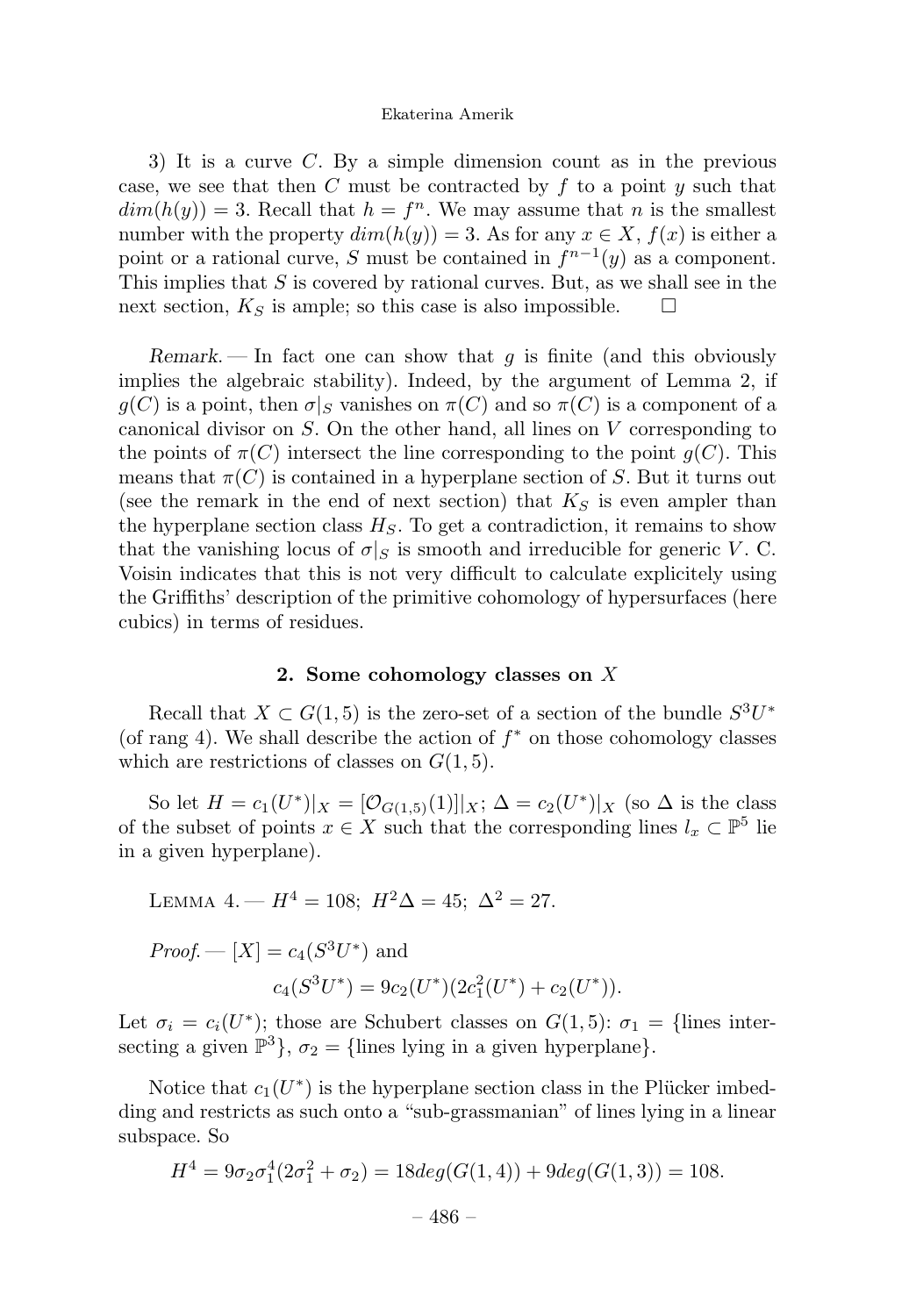The other equalities are proved similarly.  $\square$ 

For generic X, the class H generates  $H_{alg}^{1,1}$  over Z, and  $H^3$  generates  $H_{alg}^{3,3}$ over Q.

One can also show that  $H^2$  and  $\Delta$  generate  $H_{alg}^{1,1}$  over  $\mathbb{Q}$ ; we do not need this for our computation, but see the remark in the end of the last section.

The next step is to compute the indeterminacy surface S.

Let A denote the underlying vector space for  $\mathbb{P}^5 \supset V$ , and let  $L \subset A$  be the underlying vector space for a line  $l \subset V$ . Write the Gauss map associated to F defining V as  $D_F: A \to S^2 A^*$ . The condition  $l \subset V$  implies that this map descends to  $\phi: A/L \to S^2L^*$ :

$$
\begin{array}{ccc}\nA & \to & S^2 A^* \\
\downarrow & & \downarrow \\
A/L & \to & S^2 L^*\n\end{array}
$$

For a general L, the map  $\phi$  is surjective with one-dimensional kernel; and it has two-dimensional kernel exactly when  $L$  is the underlying vector space of a line of the second kind. Now L is the fiber over a point  $x_l \in X$ of the restriction  $U_X$  of U to X; so, globalizing and dualizing, we get the following resolution for  $S$ :

$$
0 \to S^2 U_X \to Q_X^* \to M \to M \otimes \mathcal{O}_S \to 0,
$$

where  $Q_X^*$  is the restriction to X of the universal quotient bundle over  $G(1, 5)$ , and M is a line bundle. In fact

$$
[M] = det(Q_X^*) - det(S^2 U_X) = -H + 3H = 2H.
$$

So one has a resolution for the ideal sheaf  $\mathcal{I}_S$ :

$$
0 \to S^2 U_X(-2H) \to Q_X^*(-2H) \to \mathcal{I}_S \to 0.
$$

The cohomology class  $[S]$  can be computed by the Thom-Porteous formula: a partial case of this formula identifies the cohomology class of the degeneracy locus  $D_{e-1}(\phi)$ , where a vector bundle morphism  $\phi : E \to F$  $(rg(E) = e \leq rg(F) = f)$  is not of maximal rang, as  $c_{f-e+1}(F-E)$ , where we put formally

$$
c(F - E) = 1 + c_1(F - E) + c_2(F - E) + \dots = c(F)/c(E).
$$
  
- 487 -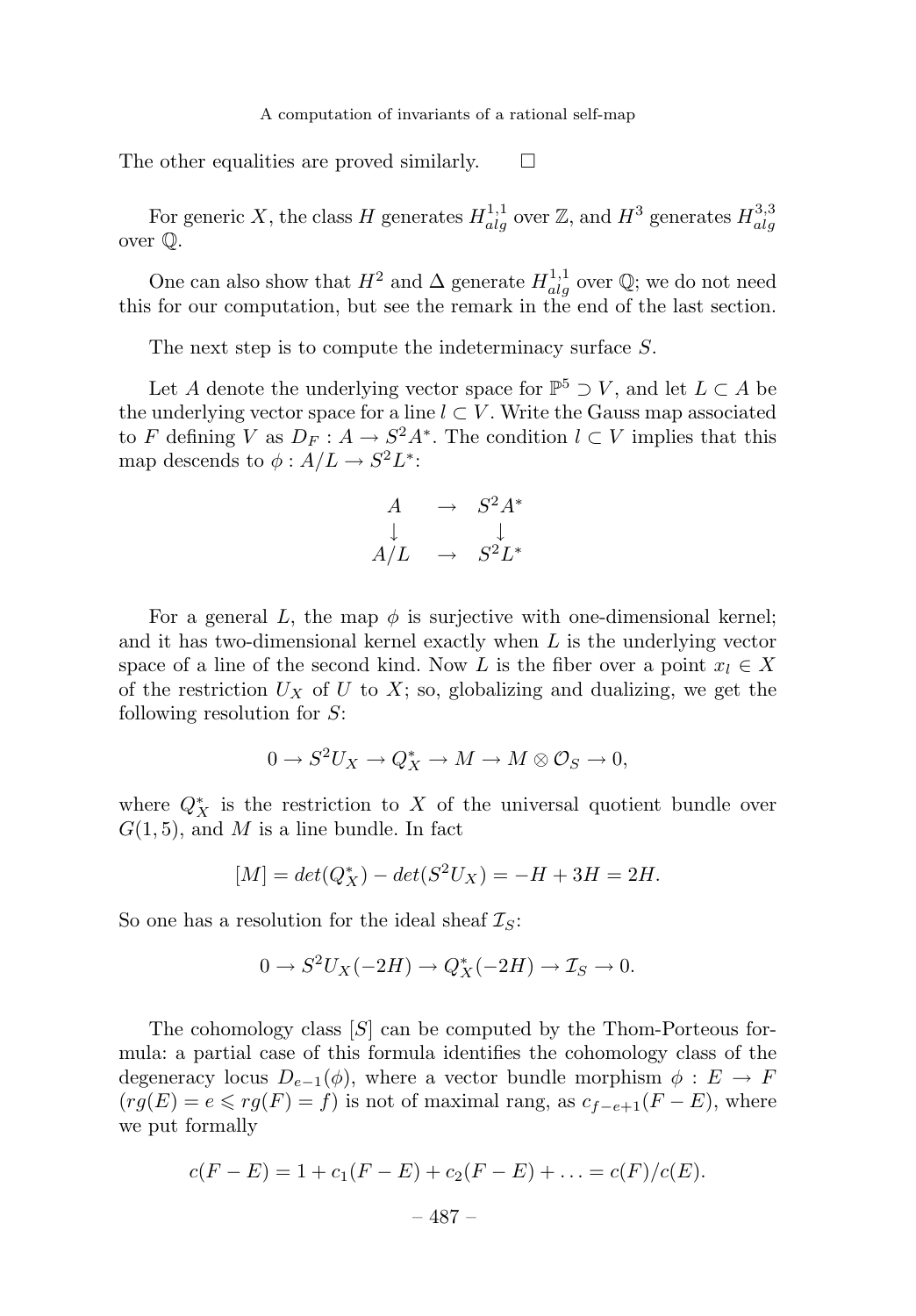So

$$
[S] = c_2(Q_X^* - S^2 U_X) = c_2(Q_X^*) - c_2(S^2 U_X) + 2Hc_1(S^2 U_X) =
$$
  
=  $H^2 - \Delta - 4\Delta - 2H^2 + 6H^2 = 5(H^2 - \Delta).$ 

One can also make a direct calculation using the equality

$$
[S] = -c_2(\mathcal{O}_S) = c_2(\mathcal{I}_S)
$$

(see e.g. [F], chapter 15.3). Later, we shall need its extension

$$
i_*c_1(N_{S,X})=i_*K_S=c_3(\mathcal{I}_S)
$$

where  $i : S \to X$  is the usual embedding. From the resolution of the ideal sheaf, one computes

$$
c_3(\mathcal{I}_S) = c_3(Q_X^*(-2H)) - c_3(S^2U_X(-2H)) - c_2(\mathcal{I}_S)c_1(S^2U_X(-2H))
$$
  
= 20H<sup>3</sup> - 27H $\Delta$ .

Thus we have obtained the following

PROPOSITION 5. — The Chern classes of  $\mathcal{I}_S$  are:  $c_1(\mathcal{I}_S)=0$ ;  $c_2(\mathcal{I}_S)=0$  $5(H^2 - \Delta); c_3(\mathcal{I}_S) = 20H^3 - 27H\Delta = \frac{35}{4}H^3.$ 

The last equality is obtained by taking the intersection with  $H$  and using lemma 4.

*Remark*. — One can also remark that S being the degeneration locus of a map  $\phi : S^2U \to Q^*$ , its normal bundle is isomorphic to  $(Ker(\phi|_S))^* \otimes$  $(Coker(\phi|_S))$ , so its determinant is  $c_1(Coker(\phi|_S)) - 2c_1(Ker(\phi|_S)) =$  $c_1(Q^*|_S) - c_1(S^2U|_S) - c_1(Ker(\phi|_S)) = 2H_S - c_1(Ker(\phi|_S)),$  in particular it is at least as positive than  $2H_S$ . It is easy to see that the cohomology class of the intersection  $HS$  is  $\frac{35}{12}H^3$ ; this suggests that the canonical class of S is equal to  $3H<sub>S</sub>$ , but I have not checked this (one probably can write an analogue of the Thom-Porteous formula, but I could not find a reference, and in our particular case the direct calculation is easy).

#### **3. Computation of the inverse images**

Let  $\pi : \tilde{X} \to X$  be the blow-up of S; this resolves the singularities of f, that is,  $g = f \circ \pi : \tilde{X} \to X$  is holomorphic. Let E denote the exceptional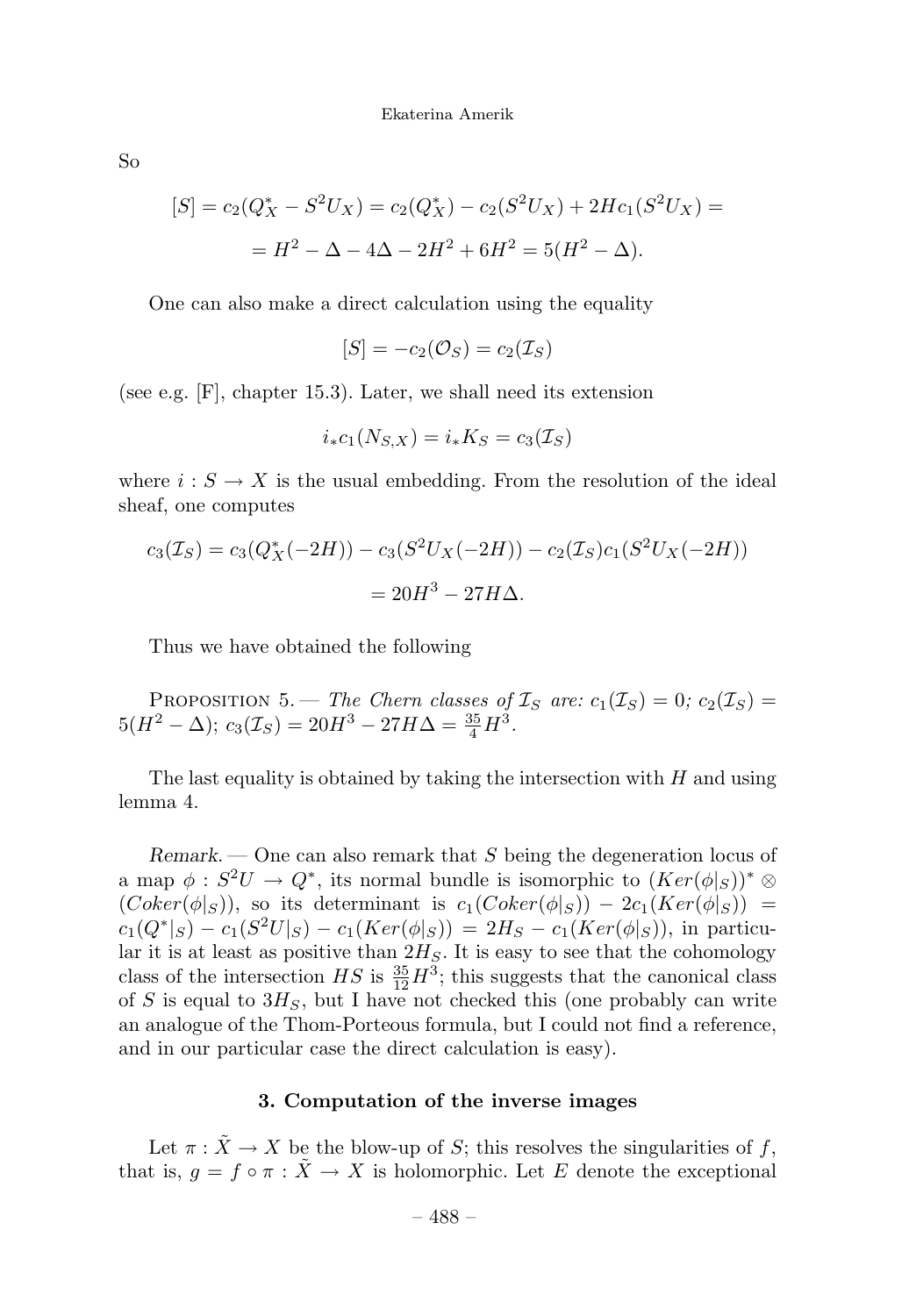divisor of  $\pi$ . We have  $g^*H = a\pi^*H - bE$ ; the number a is, by algebraic stability, the first dynamical degree we are looking for. In fact the numbers a and b can be computed by a simple geometric argument; we begin by sketching this computation.

PROPOSITION  $6 - a = 7$  and  $b = 3$ .

*Proof.* — Consider the two-dimensional linear sections  $V \cup \mathbb{P}^3$  of V; they form a family of dimension  $dim(G(3, 5)) = 8$ . A standard dimension count shows that in this family, there is a one-parameter subfamily of cones over a plane cubic (indeed, one computes that out of  $\infty^{19}$  cubics in  $\mathbb{P}^3$ ,  $\infty^{12}$  are such cones, so being a cone imposes only 7 conditions on a cubic surface in  $\mathbb{P}^3$ ). Furthermore, some (a finite number) of those plane cubics are degenerate, so on  $V$  we have a finite number of cones over a plane cubic with a double point (as it was already mentioned in the first section). Thus on  $X$ , we have a one-parameter family of plane cubic curves  $C_t$ .

Another way to see this is to remark that the lines passing through a point of V sweep out a surface which is a cone over the intersection of a cubic and a quadric in  $\mathbb{P}^3$  ([CG]). The quadric sometimes degenerates in the union of two planes, so the intersection becomes a union of two plane cubics. Moreover, the two plane cubics have three points in common (e.g. from the arithmetic genus count).

The resulting curves  $C_t$  on X are clearly f-invariant, and when smooth, map 4:1 to themselves (indeed, through a given point  $p$  of an elliptic curve  $C \in \mathbb{P}^2$ , there are 4 tangents to C, because the projection from p is a 2:1 map from C to  $\mathbb{P}^1$  and so has 4 ramification points). A smooth  $C_t$  has 3 points in common with S. Let  $C_0$  be singular; then it has at least one point x in common with S, and is the image by g of the exceptional  $E_x \cong \mathbb{P}^1 \subset \overline{X}$ over this point; g is 1:1 from  $E_x$  to  $C_0$ .

It follows that  $E_x g^* H = 3$ , so  $b = 3$  (recall that E restricts to itself as  $\mathcal{O}_E(-1)$ , hence  $E_xE = -1$ ). Also,  $C_tH = C_tE = 3$  and  $C_tg^*H = 12$ , from where  $a = 7$ .  $\Box$ 

However, I could not find such a simple way to compute the higher dynamical degrees. The following approach is suggested by A. Kuznetsov.

On  $\tilde{X}$ , one has a vector bundle P of rank three: its fiber over  $x_l$  is the underlying vector space of the plane tangent to V along  $l$  when l is of the first kind, and we take the obvious extension to the exceptional divisor. One has  $\pi^* U_X \subset P$ .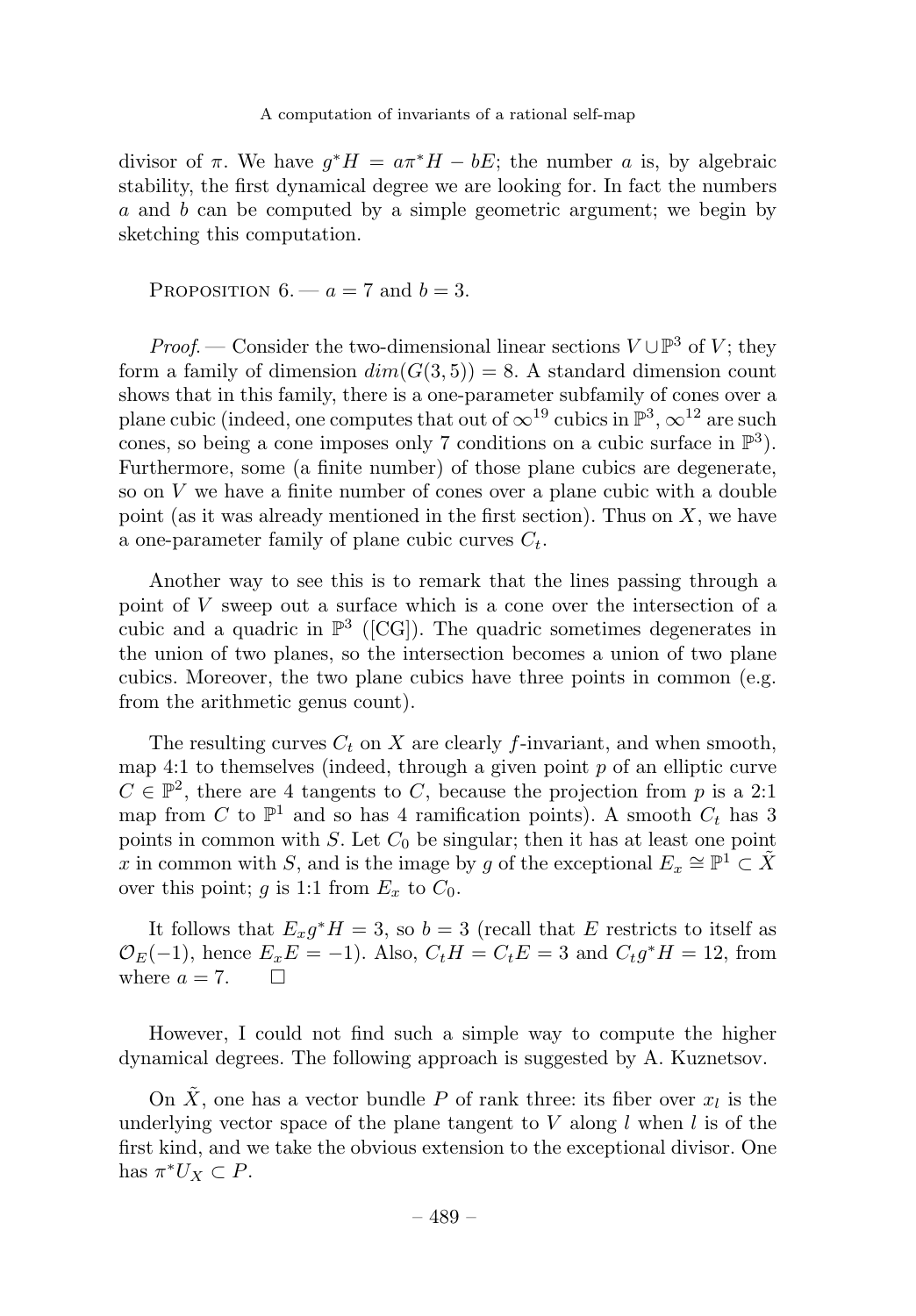First of all, let us describe the quotient: let  $E$  denote the exceptional divisor of  $\pi$ . Then one can see that we obtain P as the following extension:

$$
\begin{array}{ccccccc}\n0 & \rightarrow & \pi^* U_X & \rightarrow & P & \rightarrow & M^*(E) & \rightarrow & 0 \\
\parallel & & \downarrow & & \downarrow & & \downarrow \\
0 & \rightarrow & \pi^* U_X & \rightarrow & A \otimes \mathcal{O} & \rightarrow & \pi^* Q_X & \rightarrow & 0,\n\end{array}
$$

where the map  $M^*(E) \to \pi^*Q_X$  is the dual of the pull-back of the map  $Q_X^* \to M \otimes \mathcal{I}_S$  from the resolution of S in the last section.

(Alternatively, one can compute the cokernel of the natural inclusion  $\pi^*U_X \to P$  using the exact sequences from the proof of the next proposition and the knowledge of  $c_1(g^*U_X^*) = 7\pi^*H - 3E$ .

PROPOSITION 7. — The bundle  $g^*U_X^*$  fits into an exact sequence

$$
0 \to (M^*)^{\otimes 2}(2E) \to P^* \to g^*U_X^* \to 0.
$$

*Proof.* — Consider the projective bundle  $p : \mathbb{P}_{\tilde{X}}(P) \to \tilde{X}$ . It is equipped with a natural map  $\psi : \mathbb{P}_{\tilde{X}}(P) \to \mathbb{P}(A)$ , and the inverse image of  $\mathcal{O}_{\mathbb{P}(A)}(1)$ is the tautological line bundle  $\mathcal{O}_{\mathbb{P}_{\tilde{v}}(P)}(1)$ , meaning that its direct image under the projection to  $\tilde{X}$  is P<sup>∗</sup>. Let  $h = c_1(\mathcal{O}_{\mathbb{P}_{\tilde{Y}}(P)}(1))$ . We have a natural inclusion  $\mathbb{P}_{\tilde{X}}(\pi^*U_X) \subset \mathbb{P}_{\tilde{X}}(P)$ . Denote by d the class of  $\mathbb{P}_{\tilde{X}}(\pi^*U_X)$  considered as a divisor on  $\mathbb{P}_{\tilde{X}}(P)$ . The subvariety of  $\mathbb{P}_{\tilde{X}}(P)$  swept out by the lines  $f(l)$  (where l is a fiber of  $\mathbb{P}_{\tilde{X}}(\pi^*U_X)$ ), is a divisor; let us denote it by Σ. We clearly have  $2d + \lfloor \Sigma \rfloor = 3h$ . Furthermore, Σ itself is a projective bundle over X, namely, it is the projectivization of  $g^*U_X$ , in the sense that the vector bundle  $g^*U_X^*$  is the direct image of  $\mathcal{O}_{\Sigma}(1) = \mathcal{O}_{\mathbb{P}_{\tilde{X}}(P)}(1)|_{\Sigma}$  under the projection to  $\tilde{X}$ . On  $\mathbb{P}_{\tilde{X}}(P)$ , we have the exact sequence

$$
0 \to \mathcal{O}_{\mathbb{P}_{\tilde{X}}(P)}(h - [\Sigma]) \to \mathcal{O}_{\mathbb{P}_{\tilde{X}}(P)}(1) \to \mathcal{O}_{\Sigma}(1) \to 0.
$$

Also,  $h - \Sigma = 2(d - h)$ . So our proposition follows by taking the direct image of the above exact sequence, once we show that

$$
\mathcal{O}_{\mathbb{P}_{\tilde{X}}(P)}(h-d) = p^*M(-E).
$$

As for this last statement, it is clear that  $\mathcal{O}_{\mathbb{P}_{\tilde{v}}(P)}(h - d) = p^*F$  for some line bundle F on  $\tilde{X}$ , because it is trivial on the fibers. We deduce that  $F = M(-E)$  from the exact sequence

$$
0 \to \mathcal{O}_{\mathbb{P}_{\tilde{X}}(P)}(h-d) \to \mathcal{O}_{\mathbb{P}_{\tilde{X}}(P)}(1) \to \mathcal{O}_{\mathbb{P}_{\tilde{X}}(P)}(1)|_{\mathbb{P}_{\tilde{X}}(\pi^*U_X)} \to 0:
$$

indeed, it pushes down to

$$
0 \to F \to P^* \to \pi^* U_X^* \to 0.
$$

– 490 –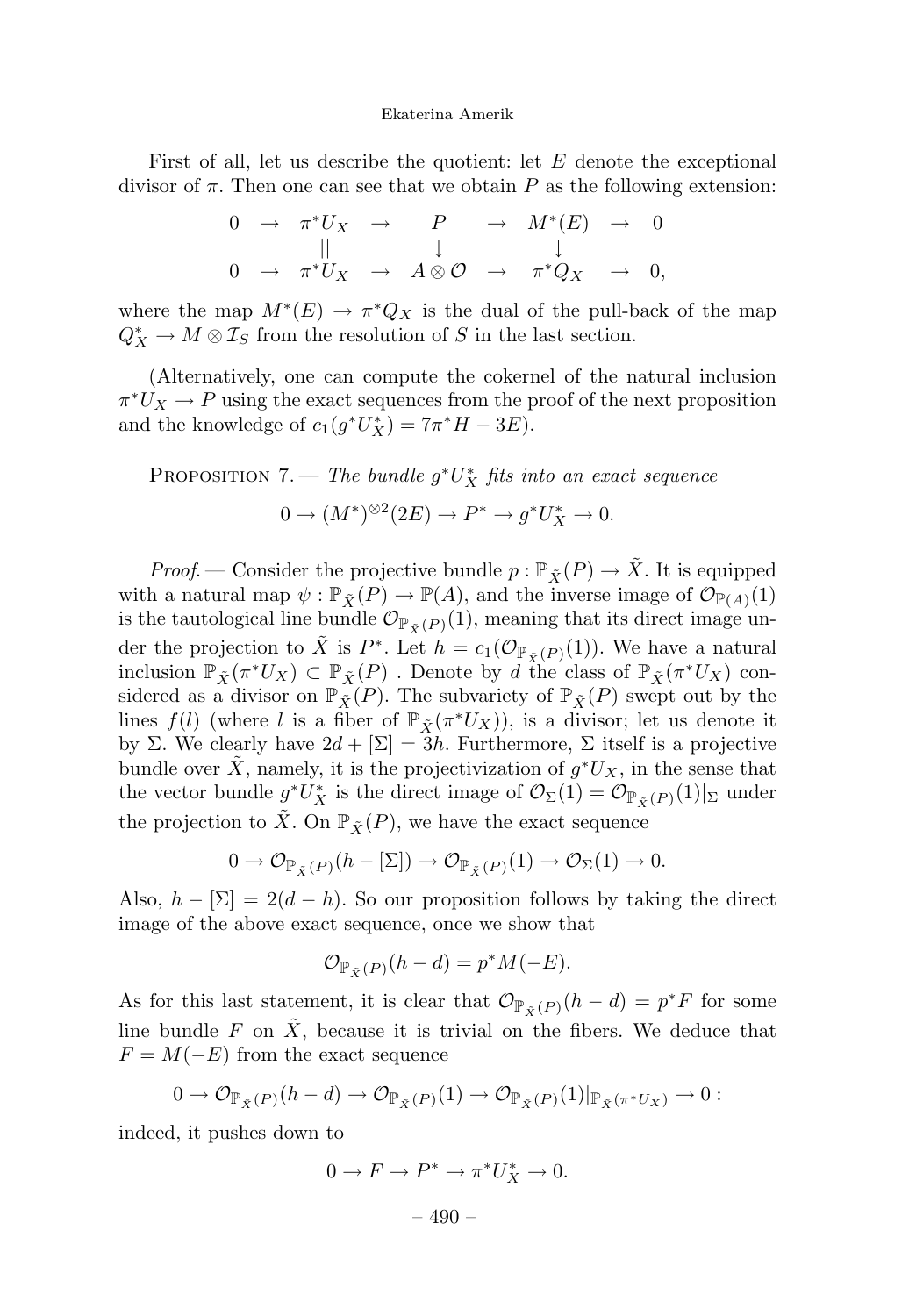We are ready to prove the main result:

THEOREM 8. — We have  $f^*H = 7H$ ,  $f^*H^2 = 4H^2 + 45\Delta$ ,  $f^*\Delta = 31\Delta$ and  $f^*H^3 = 28H^3$ . The dynamical degrees of f are therefore 7, 31, 28 and 16. In particular, f is cohomologically hyperbolic.

Proof. — We have already seen (proposition 6) that  $f^*H = \pi_* q^*H =$ 7H. Notice that  $\pi_*(\pi^* H E) = 0$  and  $\pi_* E^2 = -S$  (this is because  $\mathcal{O}(E)$ ) restricts to E as  $\mathcal{O}_E(-1)$ , where we view E as a projective bundle over S). This gives

$$
f^*H^2 = 49H^2 - 9S = 49H^2 - 45(H^2 - \Delta) = 4H^2 + 45\Delta.
$$

Further,  $g^*\Delta = c_2(g^*U_X)$ , and we can find the latter from the exact sequences describing  $q^*U_X$  and P. From

$$
0 \to \pi^* U_X \to P \to M^*(E) \to 0,
$$

we get  $c_2(P) = \pi^* \Delta - \pi^* H(-2\pi^* H + E) = \pi^* \Delta - \pi^* H E + 2\pi^* H^2$ , and from

$$
0 \to g^* U_X \to P \to M^{\otimes 2}(-2E) \to 0,
$$

 $c_2(q^*U_X) = c_2(P) + (4\pi^*H - 2E)(7\pi^*H - 3E) = \pi^* \Delta + 30\pi^*H^2 + 6E^2 - 27\pi^*HE$ that is,

$$
f^* \Delta = \Delta + 30H^2 - 30(H^2 - \Delta) = 31\Delta.
$$

Finally,

$$
g^*H^3 = (7\pi^*H - 3E)^3 = 343\pi^*H^3 - 441\pi^*H^2E + 189\pi^*HE^2 - 27E^3.
$$
  
We have  $\pi_*(\pi^*H^2E) = 0$  and

$$
\pi_*(\pi^* H E^2) = -5H(H^2 - \Delta) = -\frac{35}{12}H^3.
$$

Let us compute  $\pi_* E^3$ : this is  $\pi_* \xi^2$ , where  $\xi$  is the tautological class on E viewed as a projective bundle  $\mathbb{P}_S(N)$  over S. Let r be the projection of E to S, i.e. the restriction of  $\pi$  to E. We have  $\xi^2 + c_1(r^*N)\xi + c_2(r^*N) = 0$ , which yields  $\pi_* E^3 = -i_* c_1(N)$ , i being the embedding of S into X. But the latter is just  $c_3(i_*\mathcal{O}_S)$  ([F]). We have computed this class in the last section:

$$
\pi_* E^3 = 27H\Delta - 20H^3 = -\frac{35}{4}H^3.
$$

Putting all this together, we get

$$
f^*H^3 = 343H^3 - \frac{35}{4}(63 - 27)H^3 = 28H^3.
$$

This finishes the proof of Theorem 8.  $\Box$ 

$$
-491-
$$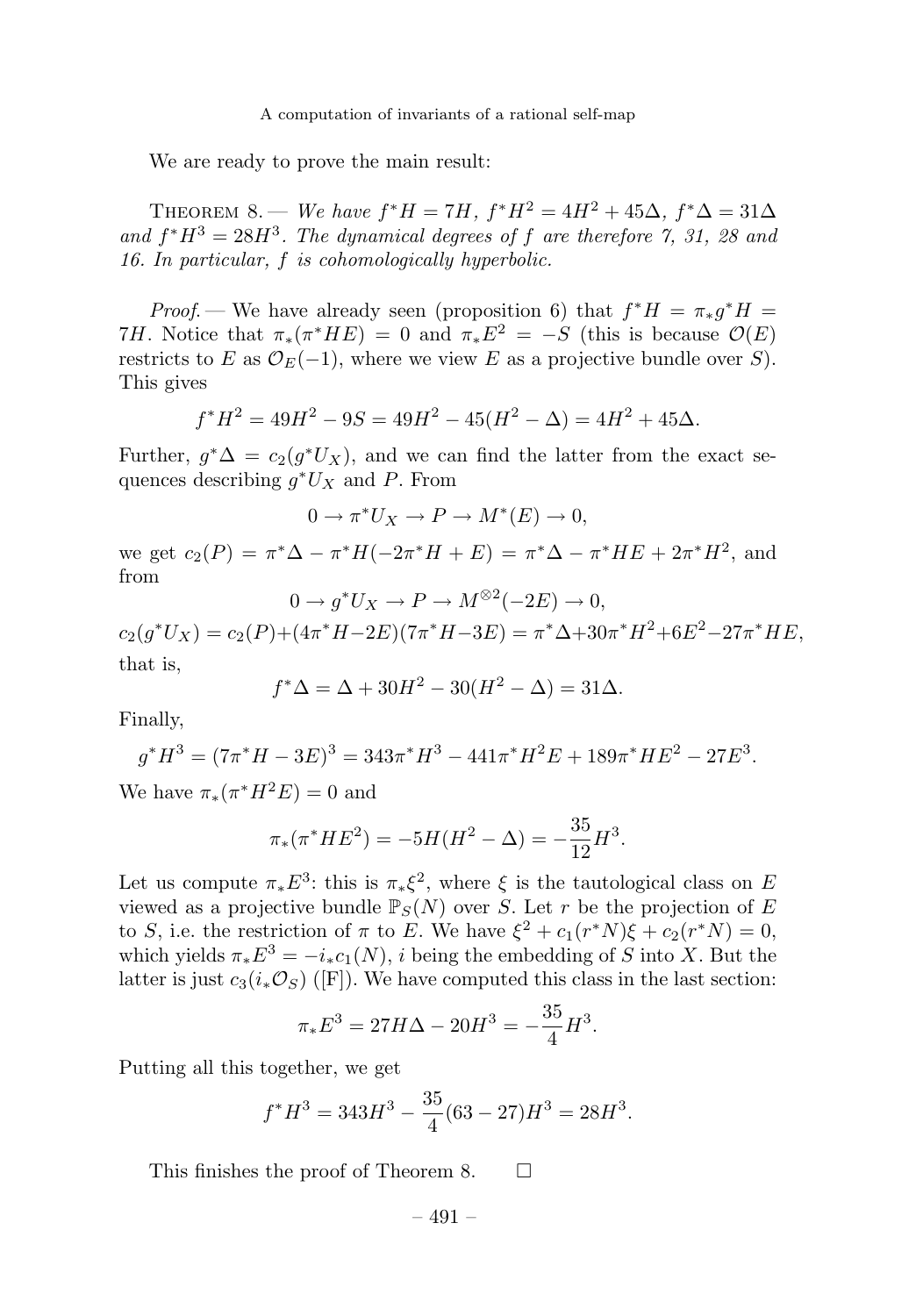*Remark 9.* — Notice that the eigenvectors of  $f^*$  on the invariant subspace generated by  $H^2$  and  $\Delta$  are orthogonal with respect to the intersection form. There are reasons for this; moreover, at least for  $X$  generic the map  $f^*$  on the whole cohomology group  $H^4(X)$  is self-adjoint with respect to the intersection form. One can see it as follows:  $X$  is a deformation of the punctual Hilbert scheme  $Hilb<sup>2</sup>(S)$  of a K3 surface [BD]; this implies a decomposition of  $H^4(X)$  into an orthogonal direct sum of Hodge substructures

$$
H^{4}(X) = \langle H^{2} \rangle \oplus (H \cdot H^{2}(X)^{0}) \oplus S^{2}(H^{2}(X)^{0}),
$$

where  $H^2(X)^0$  denotes the orthogonal to H in  $H^2(X)$ . For X generic, the second summand is an irreducible Hodge structure and the third one is a sum of an irreducible one and a one-dimensional subspace: this follows from the fact that  $H^2(X)^0 = H^4(V)^{prim}$  (where V is the corresponding cubic fourfold and "prim" is primitive cohomologies) and a theorem of Deligne which says that the closure of the monodromy group (of a general Lefschetz pencil) acting on  $H^4(V)^{prim}$  is the full orthogonal group. Therefore the decomposition rewrites as

$$
H^4(X) = \langle H^2, \Delta \rangle \oplus H \cdot H^2(X)^0 \oplus V,
$$

where the last two summands are simple, and so  $f^*$  must be a homothety on each of them.

It also follows from this decomposition that on  $X$  generic, the space of algebraic cycles of codimension two is only two-dimensional, and that all lagrangian surfaces must have the cohomology class proportional to  $\Delta$ . In particular, since  $f^*$  and  $f_*$  must preserve the property of being lagrangian, this explains why  $\Delta$  is an eigenvector of  $f^*$  and  $f_*$ .

#### **Bibliography**

- [BD] BEAUVILLE  $(A.)$ , DONAGI  $(R.)$ . La variété des droites d'une hypersurface cubique de dimension 4, C. R. Acad. Sci. Paris S´er. I Math., 301, no. 14, p. 703-706 (1985).
- [BrDv] BRIEND (J.-Y.), DUVAL (J.). Deux caractérisations de la mesure d'équilibre d'un endomorphisme de  $\mathbb{P}^k(\mathbb{C})$ , Publ. Math. Inst. Hautes études Sci. No. 93, p. 145-159 (2001).
- [CG] CLEMENS (H.), GRIFFITHS (Ph.). The intermediate jacobian of the cubic threefold, Ann. Math. 95, p. 281-356 (1972).
- [DS] DINH (T. C.), SIBONY (N.). Une borne supérieure pour l'entropie topologique d'une application rationnelle, Annals of Maths. 161, p. 1637-1644 (2005).
- [DS2] Dinh (T. C.), Sibony (N.). Distribution des valeurs de transformations m´eromorphes et applications, Comment. Math. Helvetici 81, p. 221-258 (2006).